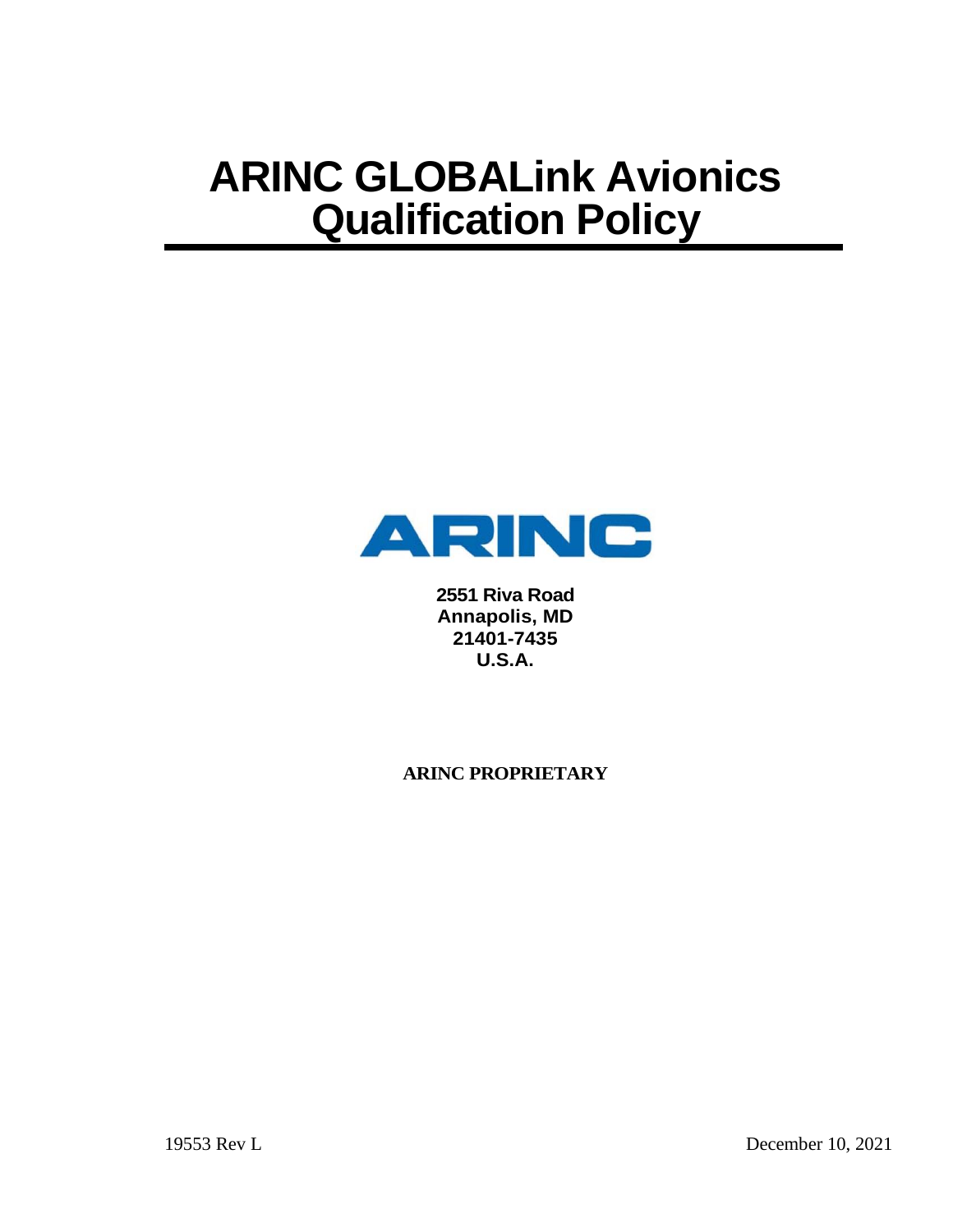| <b>Change Log</b>  |              |                                                                                                                                      |
|--------------------|--------------|--------------------------------------------------------------------------------------------------------------------------------------|
| <b>Date</b>        | <b>Rev</b>   | <b>Action/Preparer</b>                                                                                                               |
| December 17, 1999  |              | Original Issue/S.Leger                                                                                                               |
| September 14, 2000 | $\mathbf{A}$ | SPCR P-19953A/S. Leger                                                                                                               |
| October 5, 2000    | B.           | SPCR P-19953B/B. Carlsson                                                                                                            |
| August 30, 2001    | $\mathsf{C}$ | SPCR 38811/S. Leger                                                                                                                  |
| September 24, 2002 | D            | SPCR 45667/S. Leger                                                                                                                  |
| October 6, 2006    | E            | $SPCR$ xxxxx – Add Iridium / S. Leger                                                                                                |
| December 4, 2006   | $\mathbf{F}$ | Updates/S. Leger                                                                                                                     |
| August 6, 2007     | G            | Add GateLink / S. Leger                                                                                                              |
| September 11, 2007 | H            | Updates/S. Leger                                                                                                                     |
| November 9, 2010   | $\mathbf I$  | Update/L. Evans                                                                                                                      |
| December 17, 2013  | $\mathbf{J}$ | Update/L. Evans                                                                                                                      |
| May 1, 2017        | K            | Update/S. Leger: Add new media: Inmarsat Swift Broadband-<br>Safety, Iridium Certus Broadband, and ACARS-over-IP                     |
| December 10, 2021  | L            | Updates by K. Fraine and S. Leger to identify advanced<br>coordination and checklists for the conduct of SB-S and Certus<br>Systems. |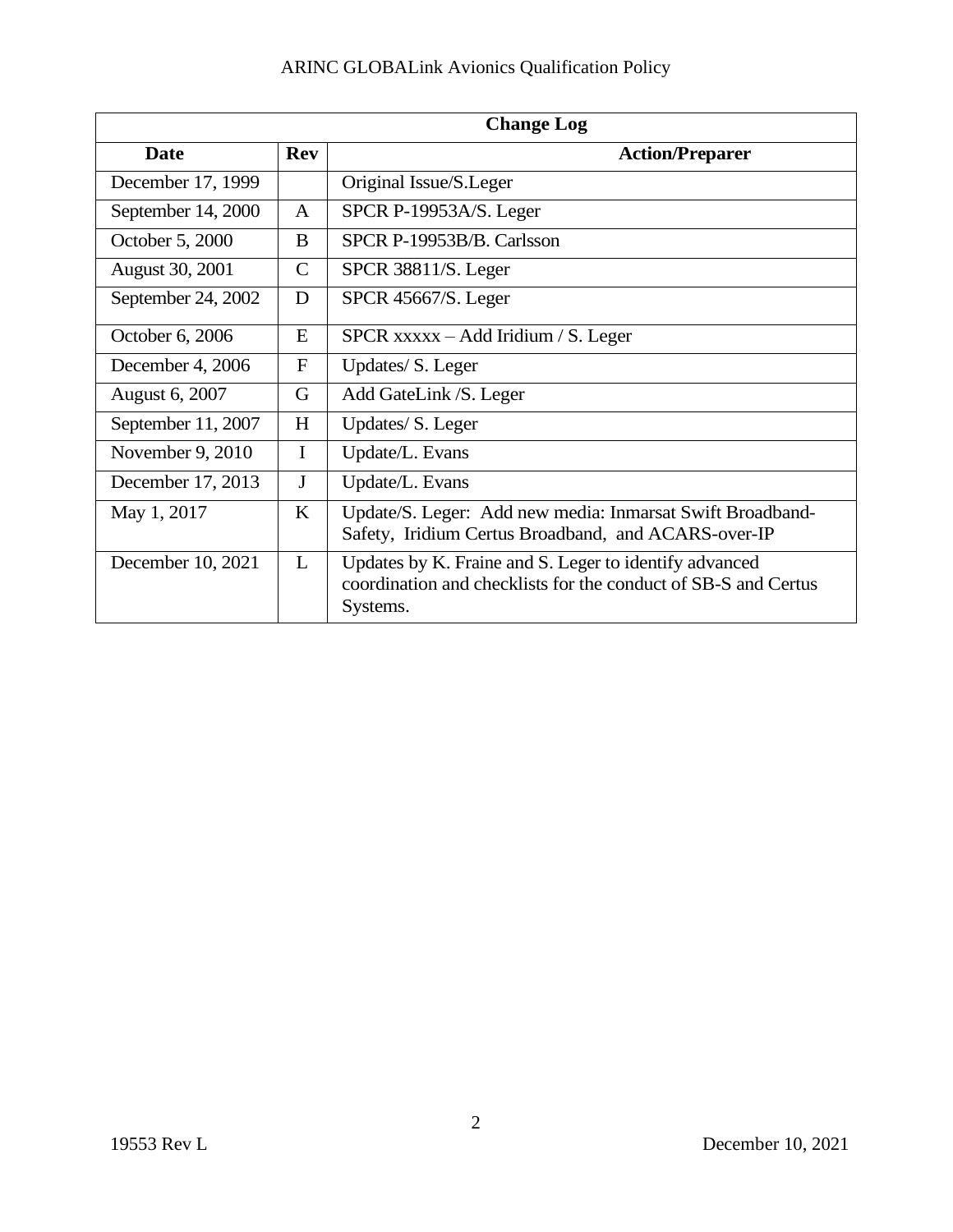## **Table of Contents**

| 4.2 Phase 2: Manufacturer Lab Tests with GLOBALink Ground Station, Network, or Emulator 8 |
|-------------------------------------------------------------------------------------------|
|                                                                                           |
|                                                                                           |
|                                                                                           |
|                                                                                           |
|                                                                                           |
|                                                                                           |
|                                                                                           |
|                                                                                           |
|                                                                                           |
|                                                                                           |
|                                                                                           |
|                                                                                           |
|                                                                                           |
|                                                                                           |
|                                                                                           |
|                                                                                           |
| 6.6.2 Charges Associated with AQP Testing of Ground-Based ACARS Reconfiguration Tools  20 |
|                                                                                           |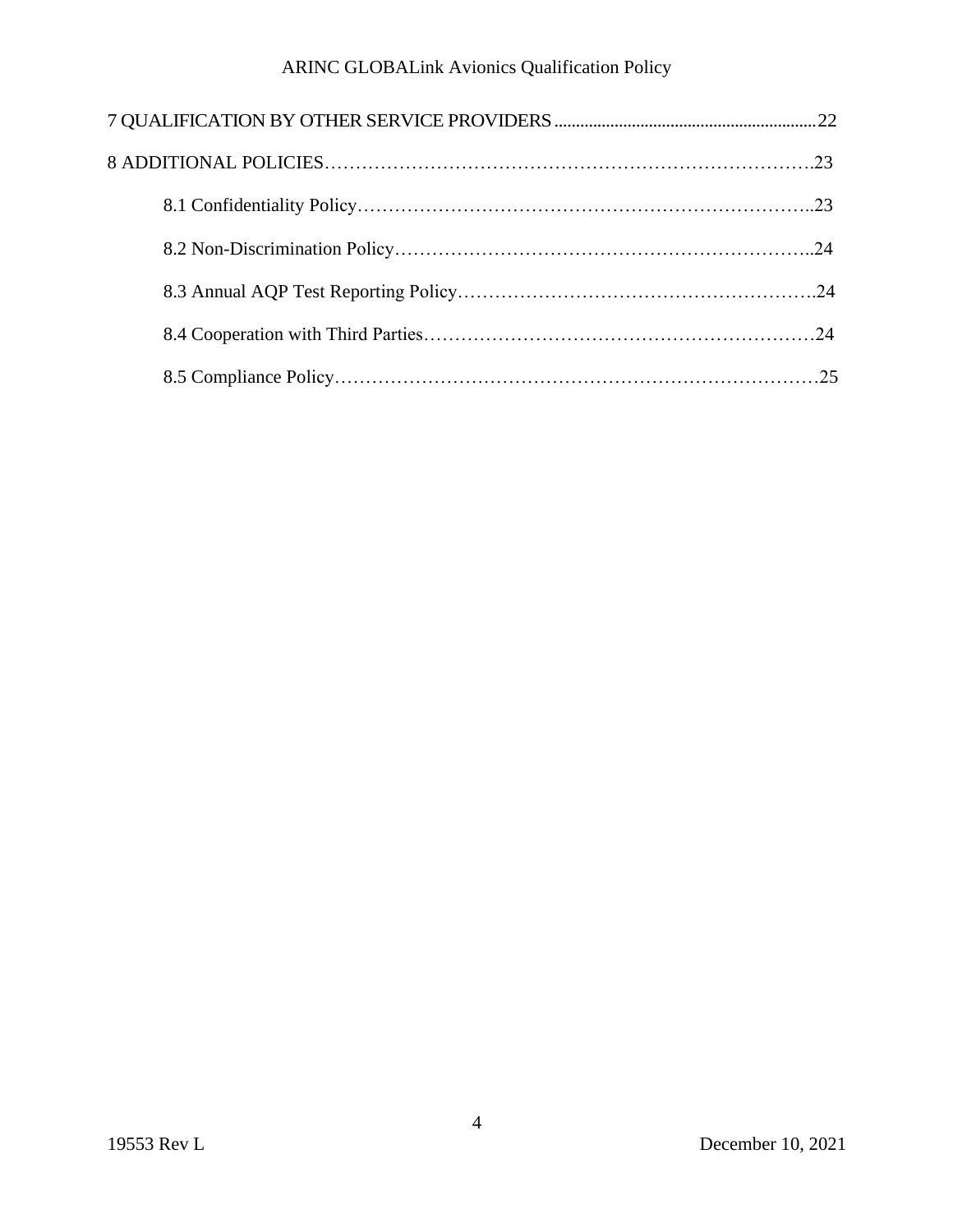# **1 SCOPE**

This policy sets forth the procedures and controls that are used to ensure end-to-end interoperability and prevent operationally detrimental impact to the ARINC GLOBALink communications networks by malfunctioning data link avionics or designs that are incompatible or exhibit inefficient operation with the ARINC systems. The ARINC GLOBALink networks include the VHF Aircraft Communications Addressing and Reporting System (ACARS), the VHF Data Link (VDL) system, the High Frequency Data Link (HFDL) system, the Inmarsat Classic-Aeronautical and Swift Broadband-Safety Satellite Communications(SATCOM) networks, the legacy (Block 1) and Certus (Broadband) Iridium Satellite system, GateFusion, an ARINC implementation of GateLink, and ACARS-over-Internet Protocol (AoIP) implementations.

Data Link avionics systems have been designed and developed to interoperate with the GLOBALink service based on a number of industry standards and references that have primarily been prepared by the Airline Electronic Engineering Committee (AEEC). Data link avionics subject to this qualification policy include Communications Management Units (CMUs) built to AEEC Specifications 724, 724B, and 758 using protocols and formats defined in AEEC Specifications 618, 620 and 631. VHF radios built to AEEC Specifications 566/A, 716, and 750. HFDL systems built to AEEC specifications 634, 635 and 753, and SATCOM system components built to AEEC Specifications 741, 761, 771 and 781. GateFusion Terminal Area Wireless Units (TWLUs) are built to AEEC standards 763 and 822 and use interfaces defined in an ARINC Communications Service Interface Control Document (ICD). ACARS-over-IP systems have been developed in accordance with AEEC Standards 822A and 830, and, as the specific communications media (e.g., 802.11, AeroMACS, 3G/4G cellular, ...) and equipment could vary considerably based on an airline requirements, the compatibility with this service is also defined in the ACARS over IP Traffic Gateway (AITG) Interface Control Document (ICD) document number 62446.

General Aviation and airframe-unique integrated data link equipment, while they may have not been developed with the same industry-standard form and fit, are still subject to testing are expected to meet the appropriate protocols and performance standard prior to full network access. The ARINC qualification program will provide the airline community with the capability to determine that avionics systems conform to key requirements of these specifications and also permit the capability of validating end-to-end interoperability between the avionics and a ground-based end system.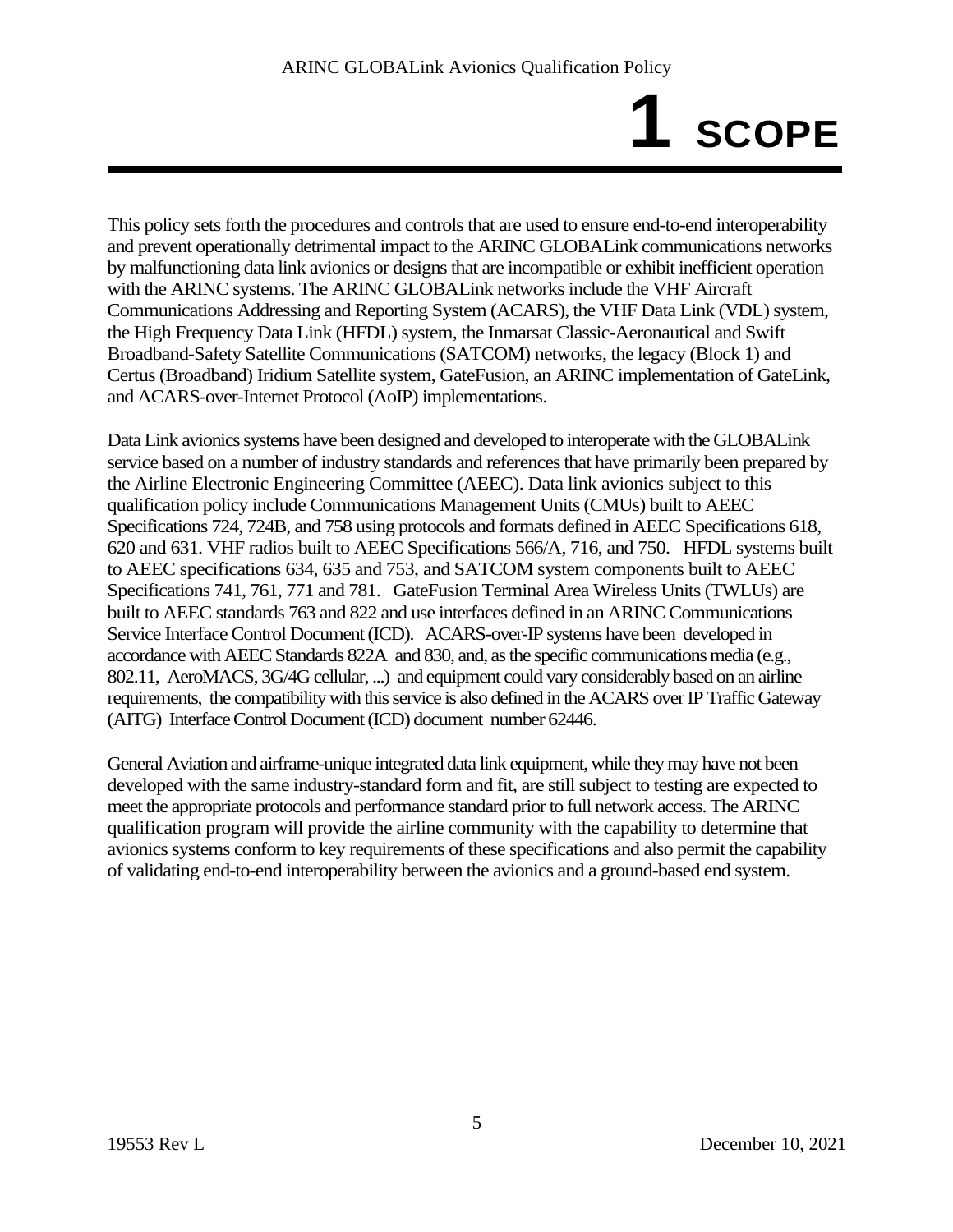# **2 BACKGROUND**

The ARINC GLOBALink system consists of VHF ACARS/VDL, SATCOM, HFDL, Iridium Communications, and AoIP sub-networks. Each of these communication sub-networks includes a series of RF channels, multiple ground stations, and a central processor as shared resources for all airline data link avionics. As a result, a single or group of malfunctioning or incorrectly designed avionics can consume an excessive amount of system resources, making communications for other aircraft very difficult and/or impacting the cost to operate the networks.

Prior to the initiation of the AQP program in 1990, malfunctioning ACARS avionics frequently caused the slowdown or complete shutdown of the ACARS Central Processor System (CPS), interrupting service nationwide. Malfunctioning aircraft have also had a regional impact through radio frequency (RF) congestion or inadvertent jamming over a large geographical area. One example is a *stuck-carrier*, a malfunction in which the ACARS unit permanently keyed the VHF transmitter, thereby blocking the RF channel for all other message activity. Other avionics have displayed extremely inefficient behavior. For example, some avionics systems consistently received only 50% of the uplinks addressed to the aircraft, while other systems received more than 98% of all addressed uplinks.

This policy was initiated to provide the means for the industry to work with ARINC to prevent, to the greatest extent possible, severe GLOBALink service degradation caused by malfunctioning aircraft data link avionics. In addition, the AQP facility provides our airline customers with the ability to conduct end-to-end interoperability tests, providing assurance that a communications solution will work effectively, prior to conducting costly field evaluations. The performance and efficiency of almost all GLOBALink avionics systems has greatly improved since the introduction of the AQP, thereby improving the overall system performance for all customers.

Based on the success of the AQP program for the ACARS sub-network, ARINC extended the AQP program to include SATCOM in 1991, HFDL in 1997, the VDL sub-network in 1998, Iridium in 2006 and GateFusion in 2007. Furthermore, AQP for the Inmarsat Swift Broadband-Safety service was introduced in 2015 and AQP for the new Iridium Certus (Broadband) and ACARS-over-IP services are being introduced in 2017-2018. Improved avionics performance, as identified by the AQP, will provide a path for continued improvement in system capacity and performance and the continued acceptance and growth of data link for all applications including Air Traffic Services (ATS).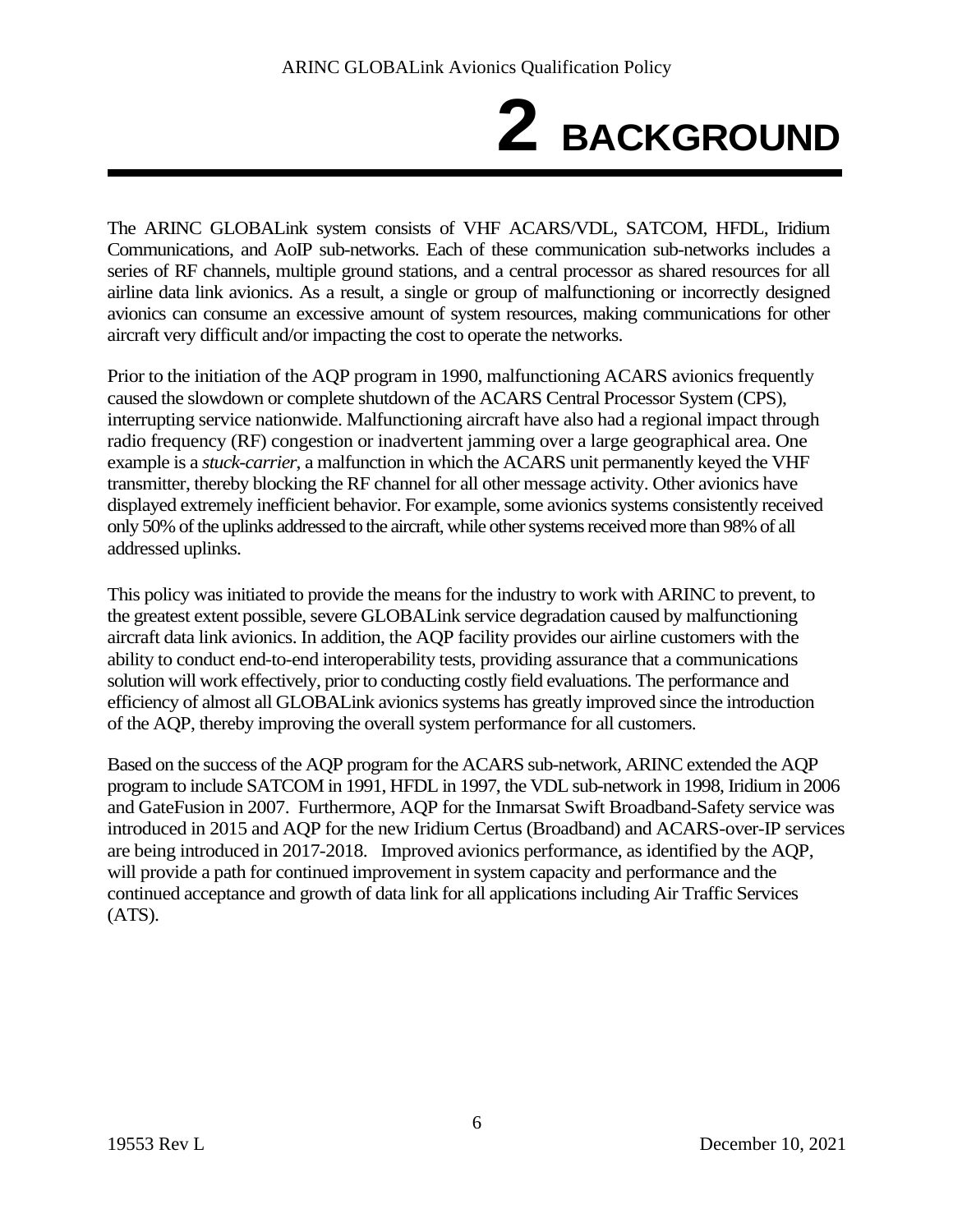# **3 POLICY OVERVIEW**

This policy is intended as a cooperative effort among the airlines, avionics manufacturers, aircraft manufacturers and ARINC. ARINC has developed and maintains the necessary procedures and test devices to determine efficient, compatible, and interoperable operation of the data link avionics. It is recommended that manufacturers use ARINC procedures and test devices to complement their own in-laboratory testing. Final lab testing will be performed by ARINC at its Avionics Qualification Facility in Annapolis. Subsequently, the manufacturers and airlines may participate with ARINC in controlled and monitored flight tests. This multi-phased approach will provide the highest possible level of assurance with the least impact on scheduled delivery of equipment to airlines and entry into service. Equipment successfully completing the tests will be qualified to operate on the ARINC GLOBALink networks.

The airline or manufacturer must submit all data link avionics for qualification testing prior to operational use. Use of avionics that have been identified as nonqualified (failed or not-tested), as defined in Paragraph 5.1 of this Policy, on the ARINC networks will result in removal of the airline or manufacturer designator from the GLOBALink service access tables, thereby preventing the airline or manufacturer from all further beneficial use until the equipment is removed from service. All costs associated with isolation, troubleshooting, and restoration associated with outages or system impairments caused by nonqualified equipment will be billed to the airline or manufacturer owning the equipment.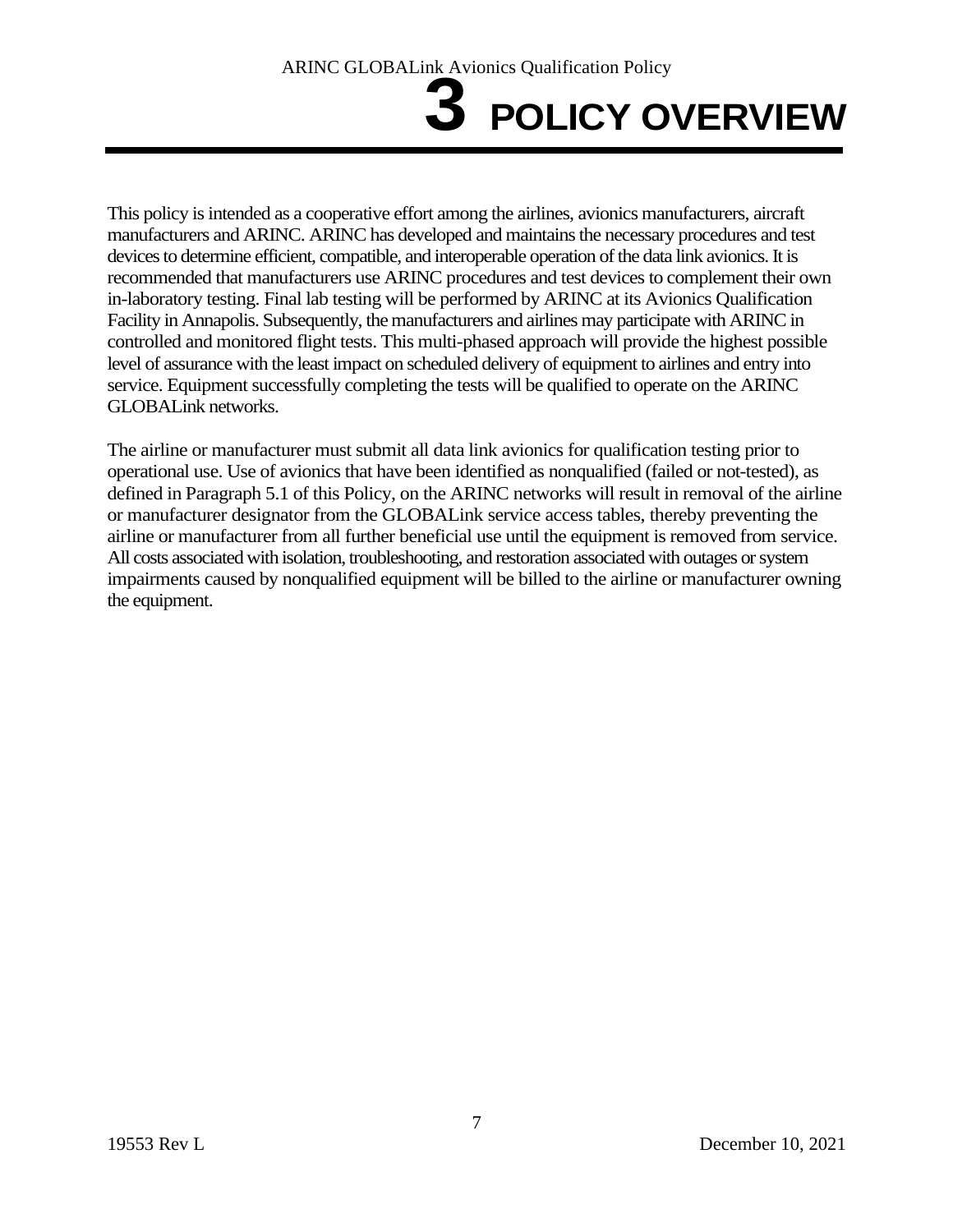## **4 AVIONICS QUALIFICATION PROCEDURES**

Detailed test procedures are maintained by ARINC and are available to applicable airlines and manufacturers. AQP performance criteria are based on selected key system requirements identified in the AEEC Specifications, RTCA MOPS, ARINC ICDs, and other industry documents are applicable. With an objective of compatibility and interoperability, AQP tests are select and are not intended to validate full compliance with the aforementioned standards.

The GLOBALink avionics qualification will be accomplished in the four-phase process described in the following.

### **4.1 Phase 1: Tests with Network Protocol Emulator**

Phase 1 testing will provide the manufacturer with assurance, early in the design cycle, that the applications and protocols residing in the Communication Management Unit (CMU), or equivalent system, will operate compatibly with the GLOBALink network components and peer communications end systems, without putting the operational network at risk. Tests will be conducted using avionics baseband signals (MSK-audio for the VHF portion of the avionics and ARINC 429-bus I/O for VDL, HF, Satellite, and Iridium functions).

Avionics manufacturers will test all data link applications and functions of their equipment with a ground station/network emulator or equivalent, prior to proceeding to the tests set forth in Paragraph 4.2 of this Policy. So long as vendors conduct this testing without using the GLOBALink network, ARINC will not monitor or manage the Phase 1 process.

#### **4.2 Phase 2: Manufacturer Lab Tests with GLOBALink Ground Station, Network, or Emulator**

Phase 2 testing should be used by the manufacturer to ensure that the avionics system will operate compatibly with the ARINC GLOBALink networks. The tests will allow the manufacturer to verify proper operation of both the communications software and transmission portions of the system in a test environment. The test can also include avionicsto-airline-computer or end-to-end compatibility testing early in the development cycle while protecting the network from unqualified avionics emissions. For ACARS-over-IP solutions, testing will include the validation of IP and VPN connectivity and the mutual authentication needed to communicate on the network.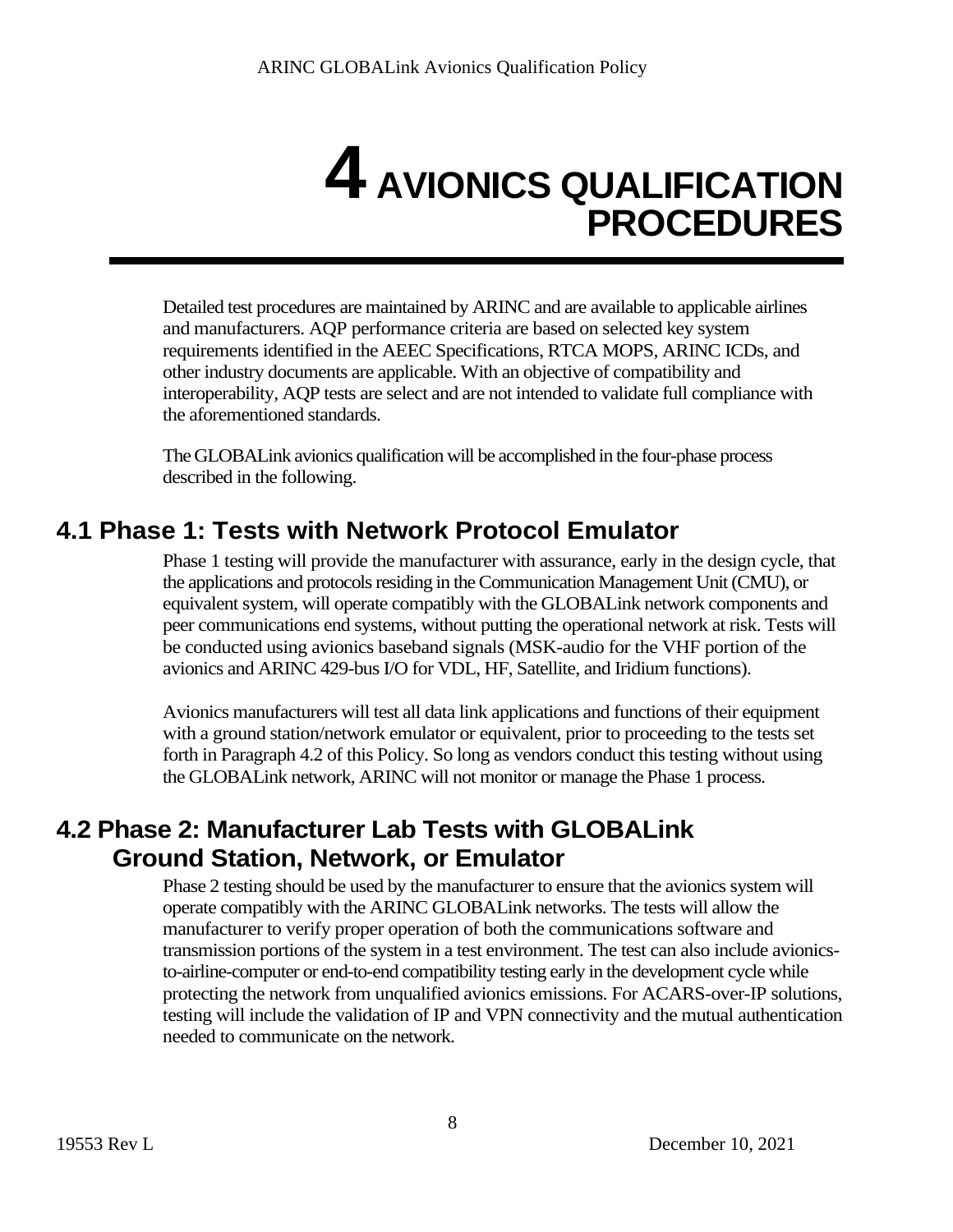**Note:** Phase 2 is a manufacturer's option; other equivalent test configurations are possible so long as they do not include the ARINC operational networks.

ARINC will provide an appropriate GLOBALink ground station connected to the ARINC System Test Bed (STB) for in-laboratory use by the avionics manufacturer. This ground station may be a dedicated ACARS, ACARS/VDL-capable AGTS, HGS, or emulated SATCOM ground station, based on the manufacturer's specific requirements. This configuration will be used to test all applications between the avionics and data link peer endsystem. The setup may also be used for complete end-to-end tests with airline host computers if desired by the vendor and airline.

All transmissions will be applied to a dummy load. There will be no RF radiation outside the manufacturer's laboratory.

Test time must be scheduled with ARINC at least 10 days in advance.

#### **4.3 Phase 3: ARINC Lab Test of Data Link Avionics**

ARINC will conduct a broad range of system-level tests on the avionics to verify that it will operate correctly, compatibly and efficiently with the ARINC GLOBALink networks. With the exception of Satellite-based media, the RF emissions of the avionics will be isolated from the operational network. Qualification of the Iridium or Inmarsat systems may involve RF connectivity through the operational space segment.

Test time must be scheduled with ARINC at least 10 days in advance of the desired test start date.

The avionics manufacturer or airline will send all avionics components necessary to represent the aircraft data link configuration to ARINC for laboratory tests on the following:

- VHF ACARS/VDL:
	- CMU
	- CU/IDU/MCDU
	- VHF/VDR Transceiver

**Note:** For aircraft configurations that include devices external to the VHF transceiver responsible for the prevention of conflicting VHF transmissions (per RTCA DO-207 and 209), this device must also be submitted in the test configuration.

• **INMARSAT Classic Aero:** 

- CMU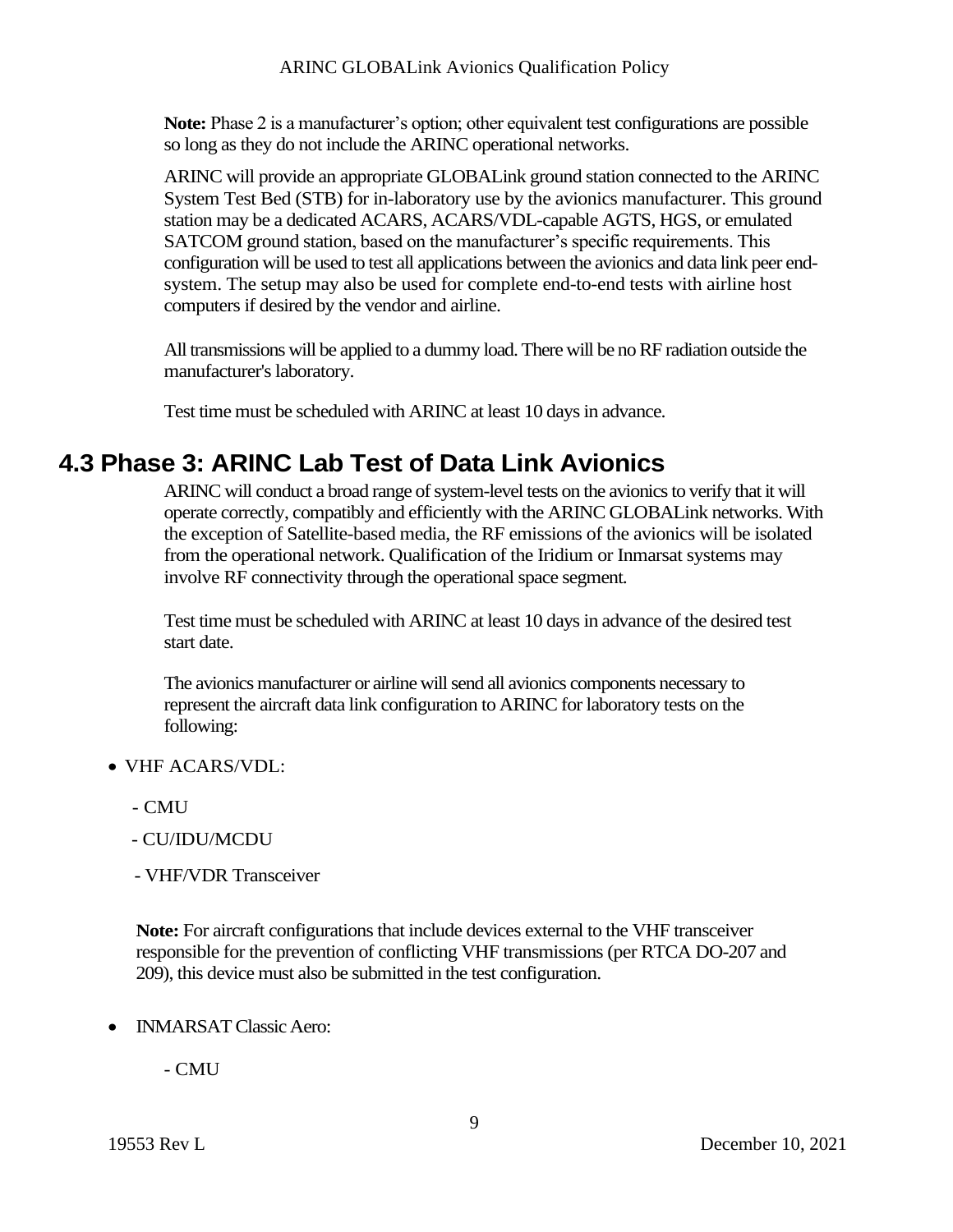- SDU

- RFU
- High Power Amplifier (HPA)
- INMARSAT Swift Broadband-Safety (SB-S 1.0/2.0):
	- CMU
	- SDU
	- High Power Amplifier(HPA) or HPA LNA Diplexer (HLD)(as appropriate for the specific equipment capabilities e.g., Swift Broadband-Safety 1.0 or 2.0)
	- Antenna HGA, IGA, LGA, ELGA, HELGA (as appropriate for the specific equipment capabilities e.g., Swift Broadband-Safety 1.0 or 2.0)

• HF:

-CMU

-HFDR

-AntennaCoupler

-Radio Control Panel

• IRIDIUM: Classic / Block 1 Equipment:

-CMU

-I-SDU – Iridium Satellite Data Unit including L-band transceivers, antennas, aircraft system interfaces and connectors as appropriate for the vendor-unique solution.

• IRIDIUM: Certus / Broadband Equipment:

-CMU

-I-SDU – Iridium Satellite Data Unit which will include one of the following transceivers types: BCX, SFX, or HSX, antenna (LGA, HGA, or HGA+ as appropriate), aircraft system interfaces and connectors as appropriate for the vendor-unique solution.

• ACARS-over-IP Systems:

-CMU and/or other avionics end-system relying on ARINC for ACARS and other data delivery.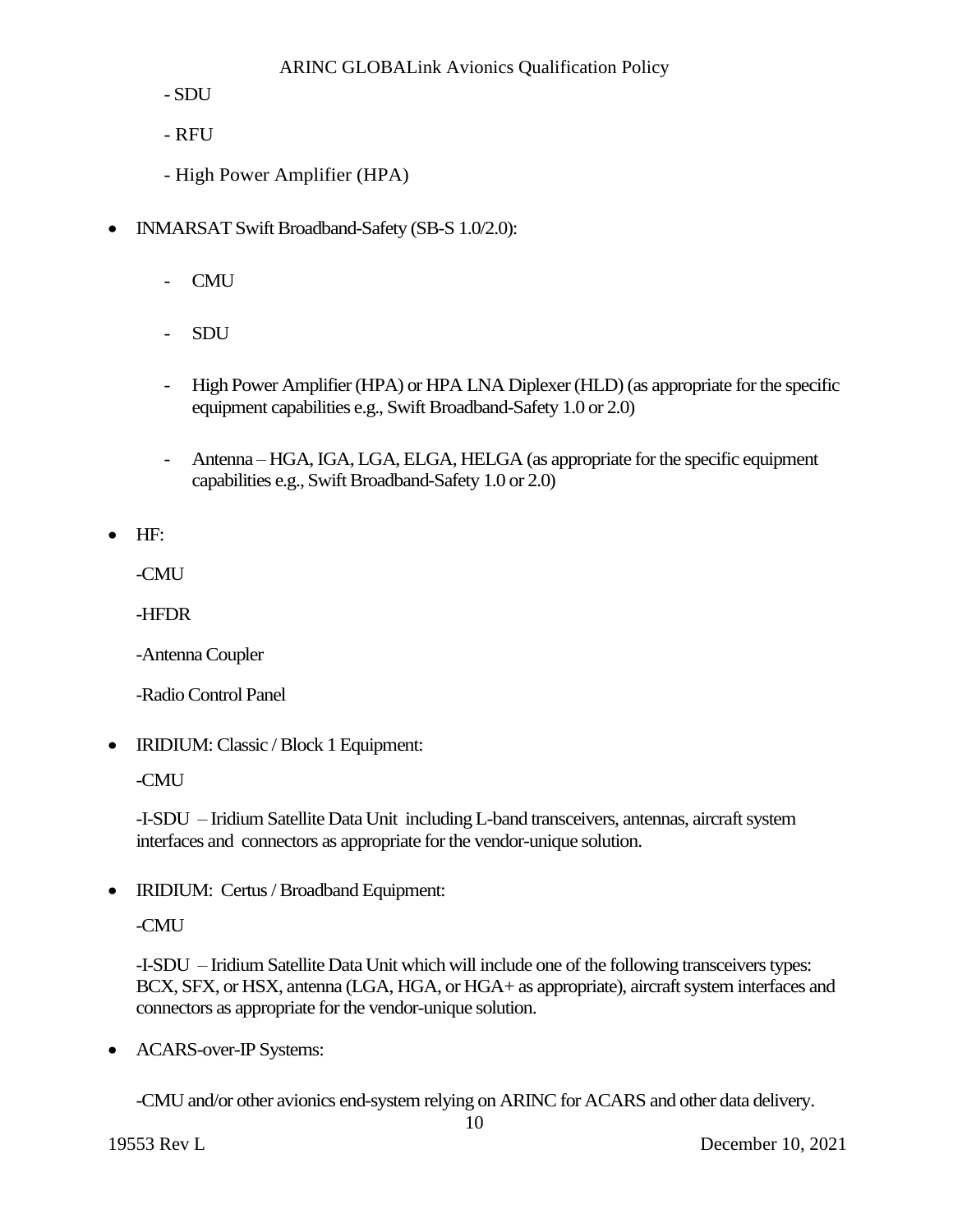-TWLU or equivalent aircraft Interface and wireless communications device using IP protocols for connectivity between aircraft and ground-based end system for data delivery.

**Note:** ARINC maintains representative avionics, such as VHF transceivers, displays, and printers, to reduce the amount of avionics an airline must provide. Unless previously arranged, the airline should assume that all equipment listed above will be required for Phase 3.

Ten days prior to testing, the airline or avionics vendor must provide ARINC with appropriate documentation for the data link avionics. The documentation should include the aircraft system configuration, avionics specifications, detailed description of any modification performed, and the name and telephone number of the appropriate technical contact.

For SATCOM (INMARSAT or Iridium) avionics systems, the vendor must also complete the AQP SATCOM Equipment Checklist. Once completed, a technical review meeting will be held with the avionics vendor to review the material, thereafter AQP testing will be scheduled. This additional coordination is required to address and prepare the AQP lab for testing the wide variation of equipment and aircraft installations.

For previously AQP-qualified configurations that are being submitted based on hardware of software modifications, ARINC will conduct a document review of the changes and make an assessment of risk associated with these changes. If, in ARINC sole judgment, the potential for the introduction of network impacting errors are considered low, ARINC may waive the AQP test requirement. In this case, ARINC will provide that airline an avionics vendor written response indicating this conclusion and referencing the final configuration and part numbers. In all non-minor changes, ARINC will require Phase 3 AQP testing.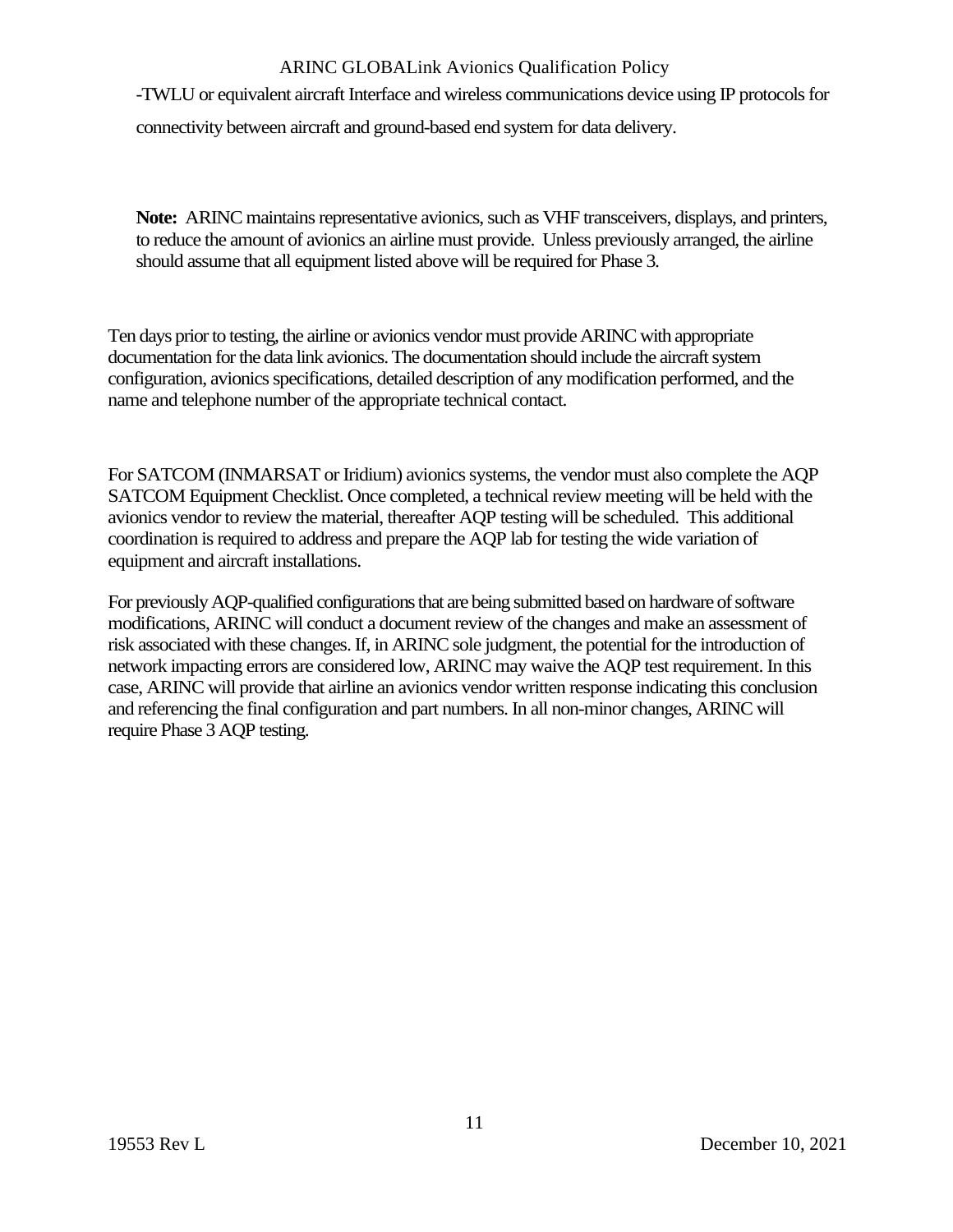ARINC will provide manufacturers with current copies of the laboratory test procedures.

ARINC will execute system level, performance, and parametric test procedures in the Avionics Qualifications Facility (AQF) to verify interoperability with ARINC GLOBALink network components and compliance with selected portions of the appropriate specifications and standards.

Participation by the airline and manufacturers in these tests is encouraged.

ARINC will normally return equipment supplied for scheduled tests according to the following schedule:

VHF ACARS/VDL: 10 working days

SATCOM / IRIDIUM: 7 working days

HF Data Link: 10 working days

ACARS-over-IP: 7 working days

#### **4.4 Phase 4: Performance Trend Monitoring/Controlled Operational Tests**

Prior to 1999, the AQP process included a final coordinated operational flight test of the avionics prior to unrestricted operational use. To improve the effectiveness and efficiency of the VHF AQP program in 1999, the coordinated flight test was replaced with routine, uncoordinated ACARS performance trend monitoring for each airlines' aircraft fleet, using ACARS journal data. Coordinated operational flight tests continue to be used in the AQP process for all new (prototype) data link hardware without a proven track-record on the GLOBALink network.

Phase 4 efforts will monitor key system metrics; detailed investigations may be triggered based on significant decreases in airline GLOBALink performance. Phase 4 will also focus on successful end-to-end operation and performance.

Detailed investigations, when initiated, may include, but will not be limited to the following:

- Repeated Phase 3 lab test with focus on the observed system defect
- Coordinated Phase 4 ground and flight tests with an airline on-board observer

• A combination of lab tests, random operational audits, and coordinated flight tests until the problem has been isolated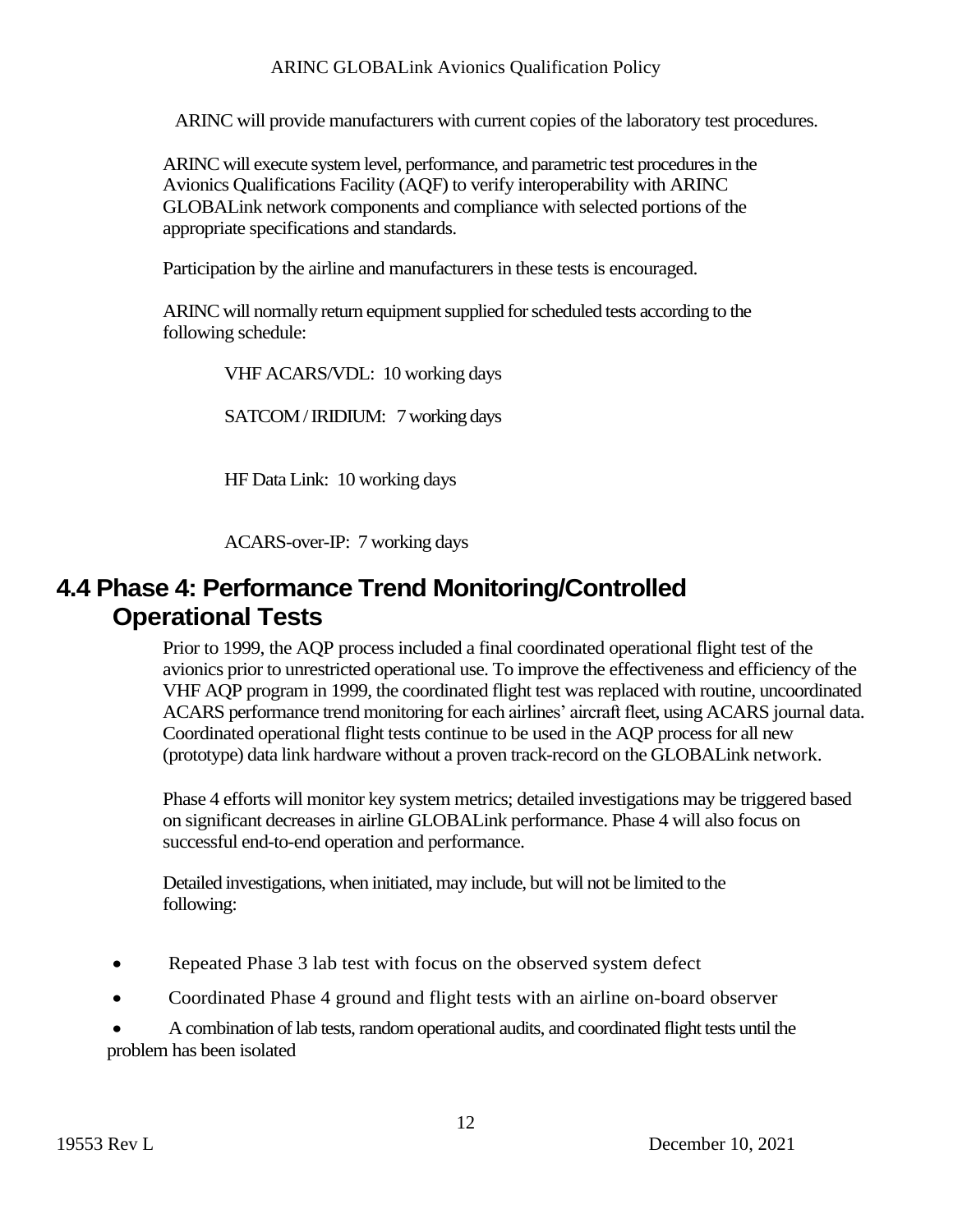Flight tests, if required, must be scheduled at least seven days in advance of the planned test date and will frequently involve more than one flight. If the aircraft configuration uses more than one communications media (VHF, HF, SATCOM, Iridium, and IP networks), satisfactory testing and performance should be demonstrated on each media. For aircraft supporting both ACARS and VDL, the avionics should demonstrate satisfactory transition between both media.

#### **4.5 Phase 3: Problem Identification and Resolution**

Two types of avionics hardware and software problems are frequently encountered during Phase 3 and 4 testing:

- Problems considered detrimental to the ACARS service that could adversely affect the communications ability for one or more users.
- Problems or incompatibilities that are not detrimental to the system, but could affect a specific airline's ability to make effective use of the communications or function provided. One example of this type of problem is a downlink message which has a format that is not in compliance with airline specifications.

Without exception, the first type of problem must be corrected by the manufacturer before the avionics can complete AQP tests and are allowed to operate on the ARINC network. The second type of problem would seldom prevent avionics from being qualified; however, the airline will be informed in writing of the problem so that they can resolve the problem with the manufacturer if they choose.

Based on years of experience with Phase 3 and 4 testing, ARINC has identified the following five testing outcomes as problems that are detrimental to the ACARS service and that could adversely affect the communications ability for one or more users, causing ARINC to designate the data link avionics configuration as "Failed" unless corrected:

- **1. Stuck Message**: Data link system sends a message in an endless loop jamming up the radio channel regionally for all aircraft and users.
- **2. Stuck Transmitter/Radio/Carrier**: Data link suite keys transceiver continually blocking communications for all other users on the media.
- **3. Killer Message/Protocol**: Data link sends illegal or corrupted message that causes ARINC data link service component(s) to stop operating ("crash").
- **4. Locking-Up Data Link Requiring Reboot**: Data link suite repeatedly enters unrecoverable fault mode ("crashes") under normal use and ceases sending downlinks and responding to all uplinks. A circuit breaker reset is required to restore ATS and AOC service.
- **5. Unstable Data Link System**: Data link suite is repeatedly unresponsive to human input or addressed uplink activity making it unsatisfactory from a customer viewpoint. Typically associated with "Locking-Up."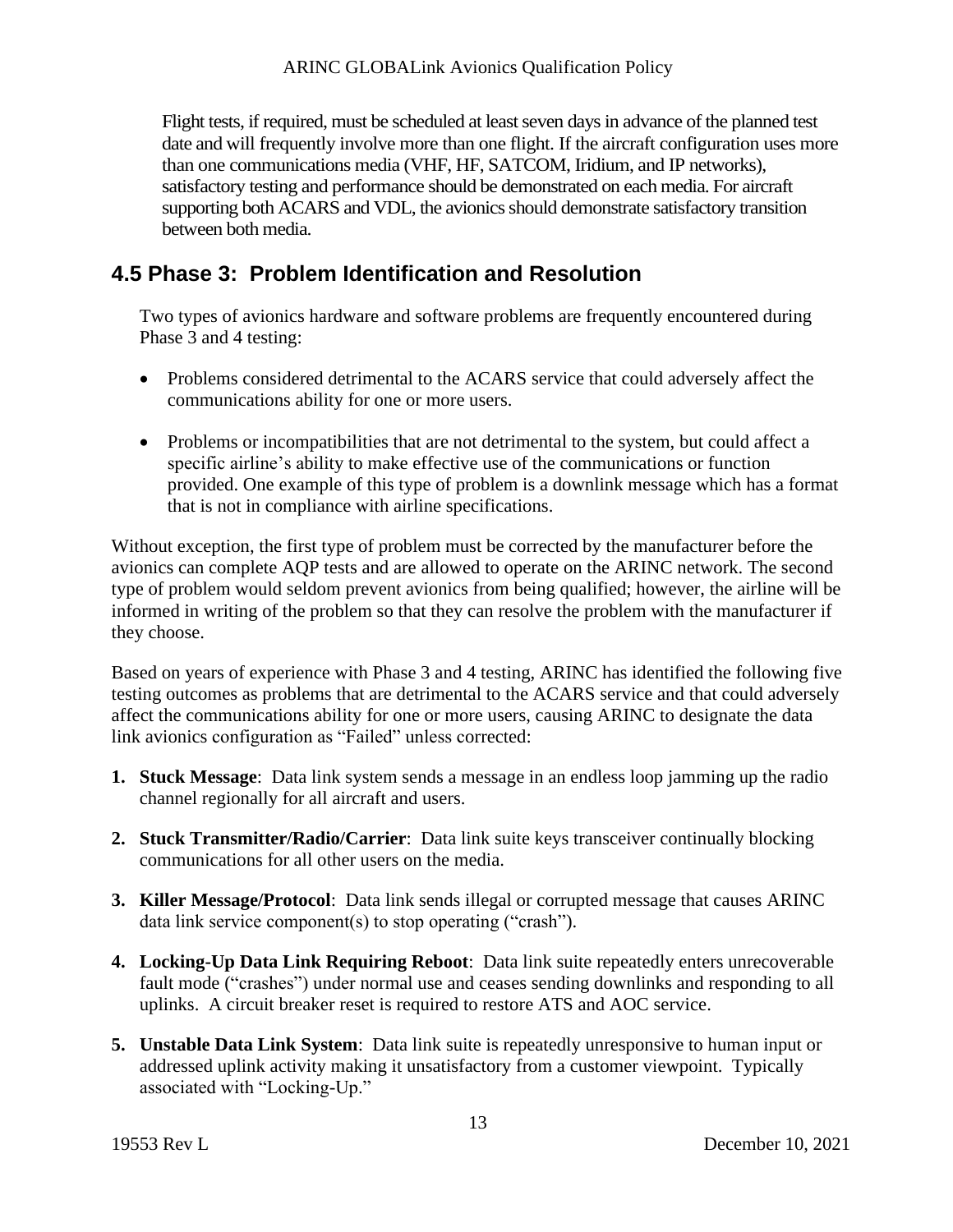If ARINC identifies one or more of these five problems during AQP testing, ARINC will promptly provide the appropriate notification in accordance with Section 8.1. Should the manufacturer modify the equipment to address these problems, the equipment may be resubmitted for AQP testing consistent with the procedures in the Test Plan and Procedures manuals.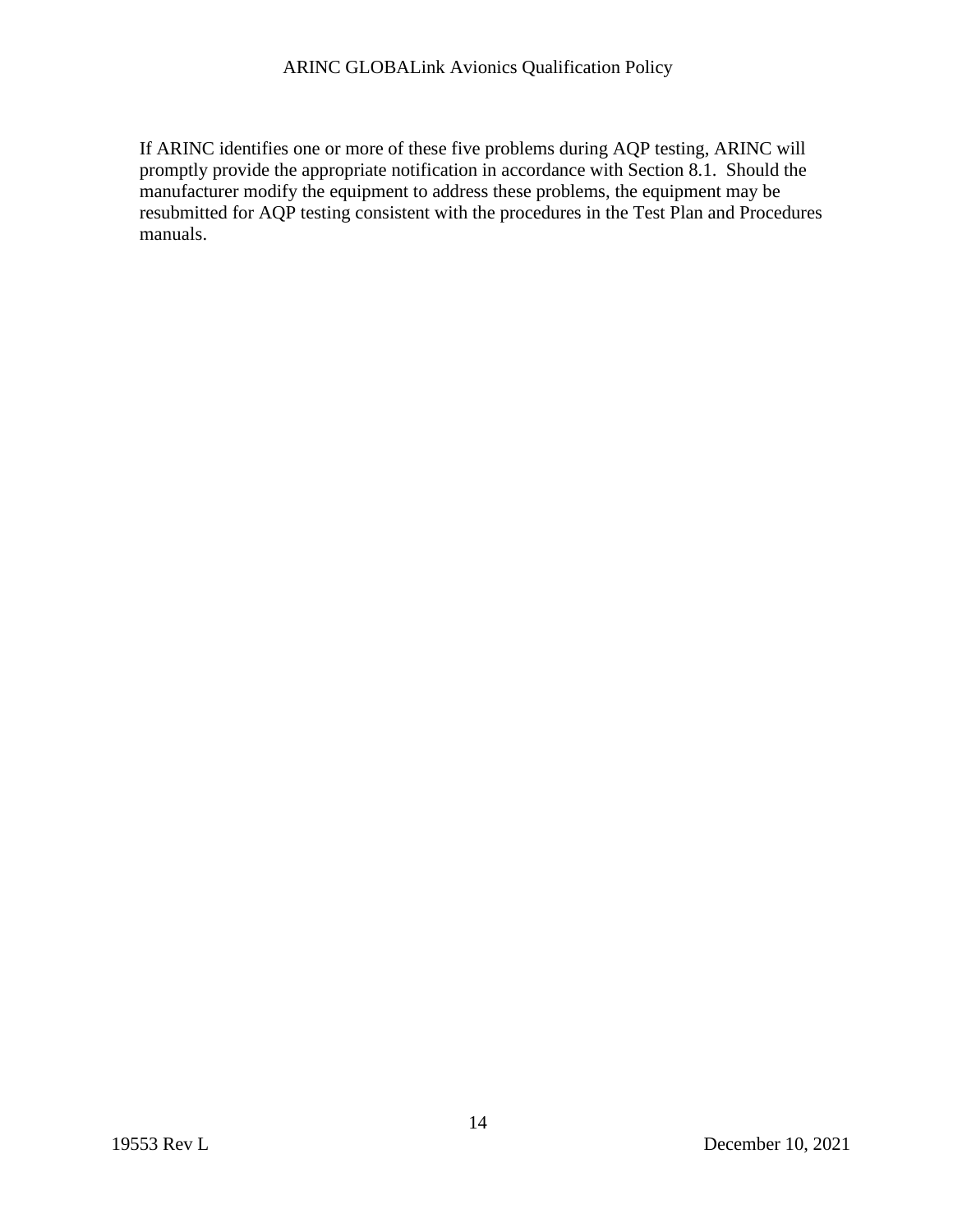# **5 EQUIPMENT**

## **5.1 Aircraft Avionics Configurations**

The following equipment is subject to the qualification process and will be nonqualified to operate on the ARINC GLOBALink networks until successful completion of the qualification testing as outlined in Section 4 of this policy:

1. All data link-related avionics systems not currently qualified for use with an AQP-status of Pass or Waived.

- 2. All data link avionics configurations with hardware modifications
- 3. All data link avionics configurations with core software modifications

4. All avionics configurations using loadable avionics application files or *databases*that were updated with unqualified ground-based configuration tools. (These files are used by the MU operational software to affect the data link system operation, message formats, and system protocols)

## **5.2 Data Link Avionics Customization/Configuration Programs**

Most avionics vendors have developed software programs or *tools*that operate with a common, PC-based computer and provide the customer with the ability to create files or *databases*that can be uploaded into fielded CMUs via a 429-bus dataloader or equivalent.

The resultant file or database is used by the CMU core software to customize the data link applications for a particular airline. The configuration tool may permit MCDU menu changes, development of new downlink and uplink formats, and other system changes that directly or indirectly affect GLOBALink network operation.

Because of the potential for network impact, ground-based CMU data link customization tools and the resultant custom data files are subject to the following AQP process:

- The vendor must provide ARINC with the CMU data link customization tool documentation and software for AQP evaluation and testing. The vendor must provide ARINC with updates for each tool revision.
- ARINC will evaluate and test the software tool to determine if an uploadable CMU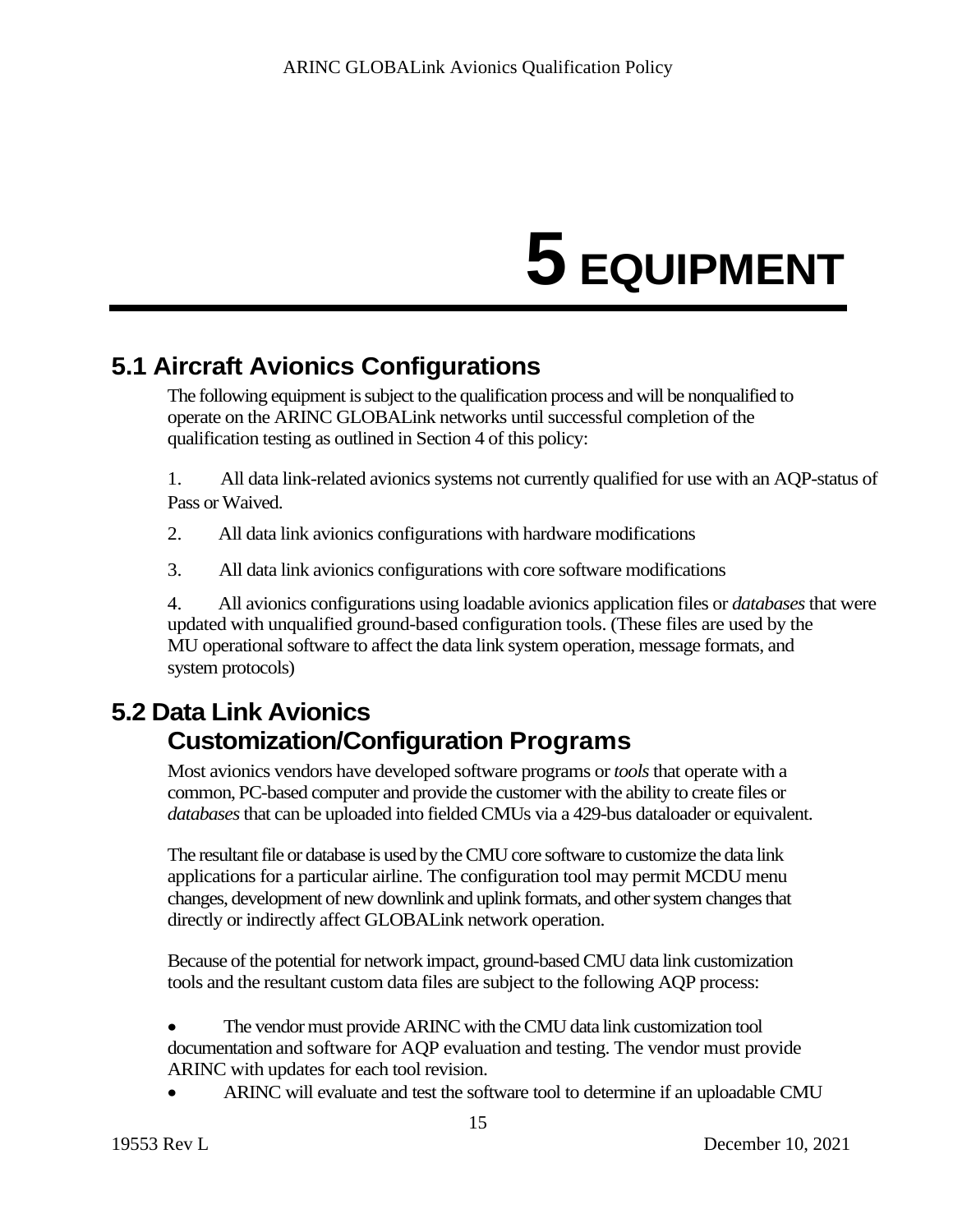file can be prepared that could cause significant network impact. All software tools that permit the creation of database loads that could cause network impact will be considered unqualified.

• If the software tool does not permit CMU changes that could adversely affect network operation, it will be considered AQP qualified.

For qualified data link customization tools, the airline may develop and field revised database files without prior AQP approval or coordination with ARINC. The airline may contact ARINC ifThe revised database includes new messages and/or labels that will require special processing or routing within the GLOBALink CPS system.

• Complete Phase 3 AQP testing and evaluation is required for all configurations that have database file revisions that were prepared with an unqualified or untested software tool. In most circumstances, a Phase 4 flight test audit will not be required for database load revisions.

### **5.3 Recall of AQP "Qualified" Avionics**

ARINC may recall previously AQP-tested avionics if it has been shown later to cause significant service degradation on the ARINC GLOBALink networks. Recalled avionics will be subject to an AQP retest to isolate and resolve the noted field problems.

#### **5.4 Revisions to AQP Process**

The qualification process may be modified by ARINC for changes that are considered minor or for changes that improve overall network performance.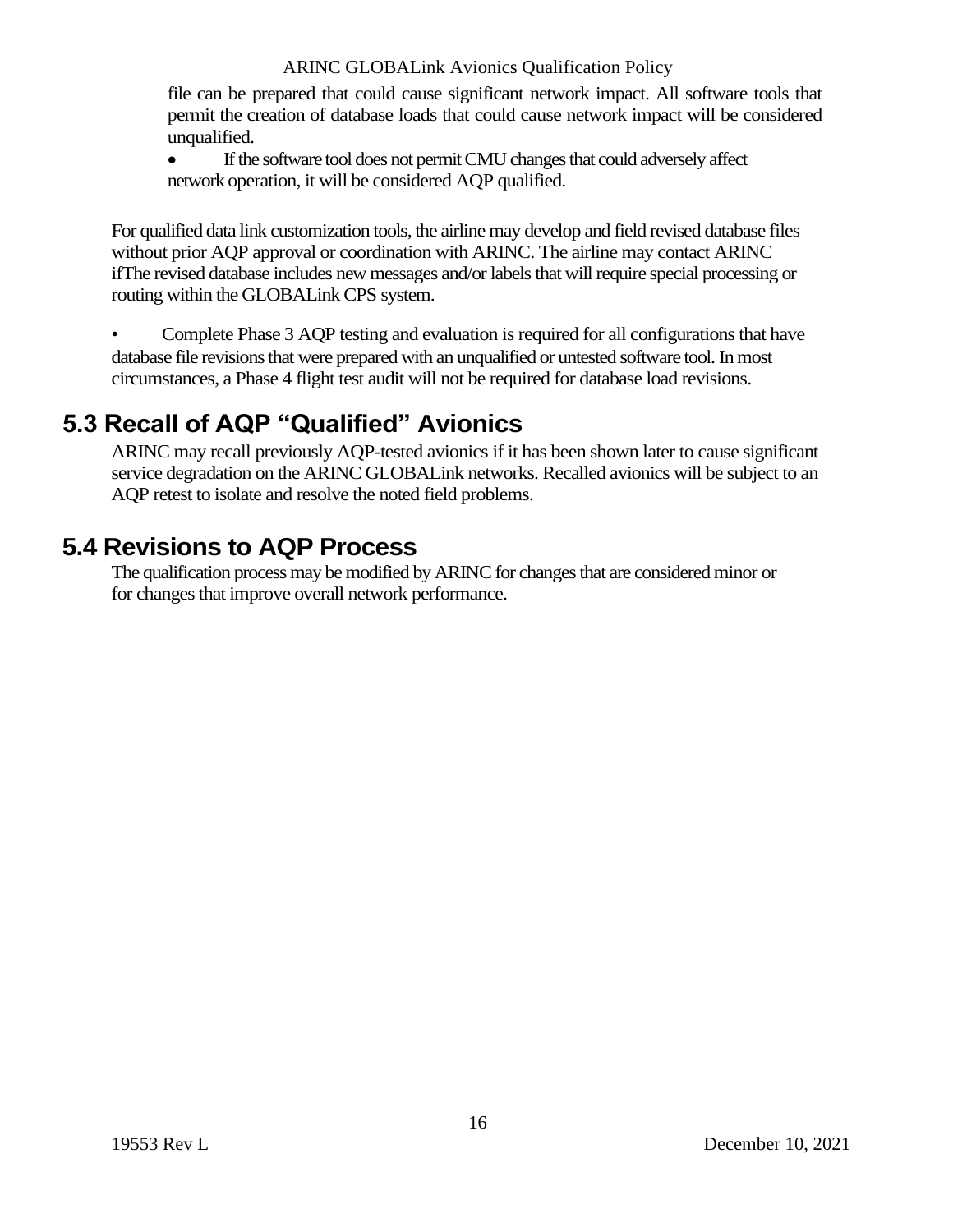# **6 IMPLEMENTATION**

### **6.1 CPS Software**

CPS software is designed to minimize operational degradation caused by both incompatible message structures and malfunctioning aircraft. Individual aircraft and/or complete agencies codes may be removed from the system and/or ground station access tables to minimize the effects of malfunctioning aircraft and/or fleets. Modifications to enhance this enforcement capability will be made from time-to-time, as appropriate.

## **6.2 Manufacturers' Avionics Test Network on the STB**

A network will be connected to the STB for connection of Phase 2 ground stations that have been located at the manufacturers' or airframer locations.

Actual connection to the ground stations may be by dedicated or temporary circuits, depending on the particular manufacturer's usage. Preferred testing schedules must be provided to ARINC so the STB staff can schedule this support. Audits of the testing will be provided upon request.

## **6.3 Controlled Operational Test Procedures**

When controlled on-line tests are required and approved, specific operational test procedures must be followed. ARINC must first ensure that the instructions contained in Section 4 are satisfied.

ARINC shall require the following information from the test agency:

1 . Information relevant to identification of the test leader (airline, manufacturer, location, type of equipment, aircraft flight number, tail number, etc.).

- 2. Suggested time and date that on-line tests are to be conducted.
- 3. Geographical area of testing.

4. Contact number where test lead can be reached IMMEDIATELY if testing must be terminated.

5. Test lead's AVINET address, if applicable, for copy of audit to be sent via AVINET.

6. ARINC will provide the test lead with the ARINC point of contact and telephone number.

If, for any reason, the on-line test must be canceled or halted or audit must be inhibited or deleted, ARINC will advise the test lead by phone.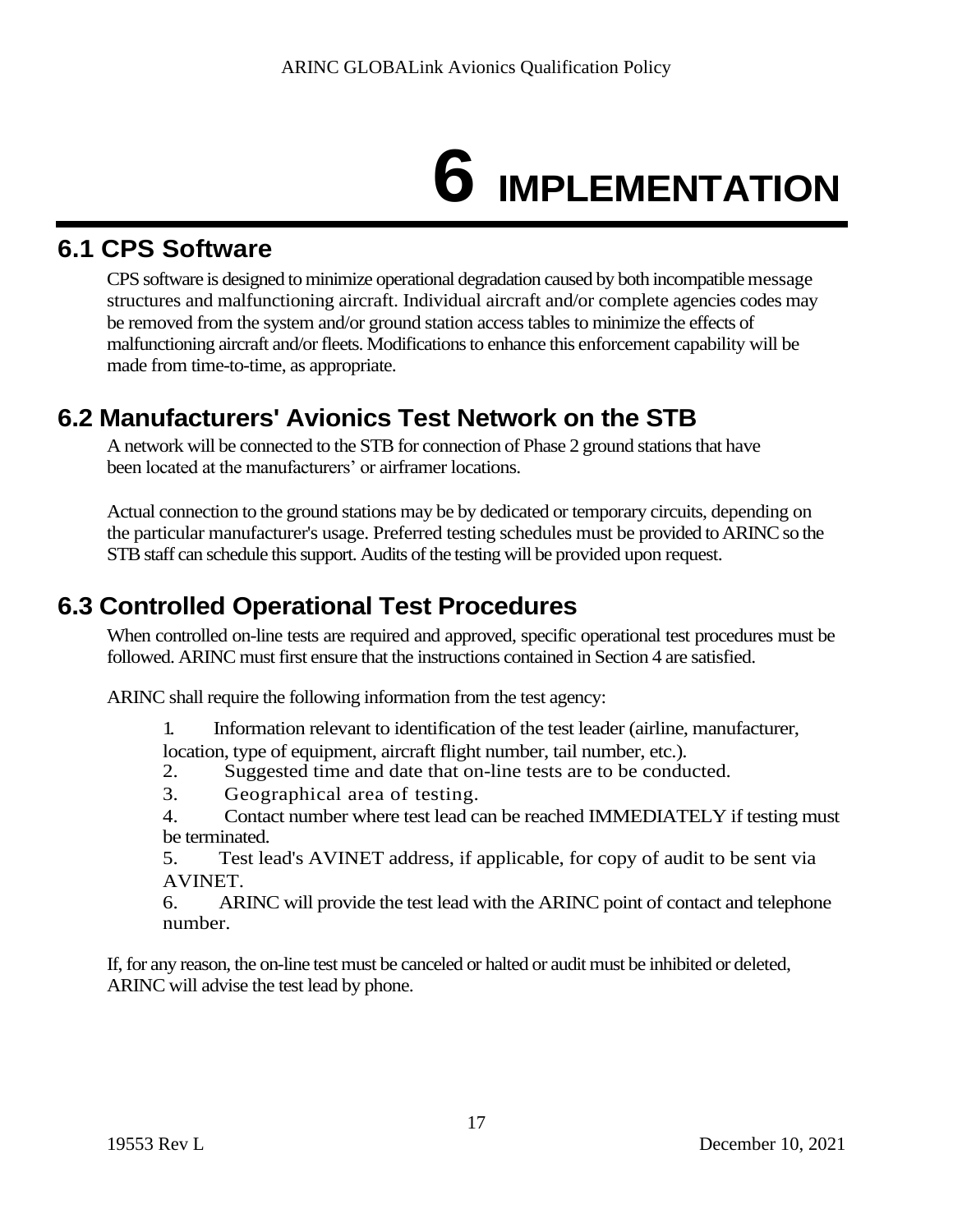#### **6.4 Aircraft Avionics Database**

ARINC maintains a database of all aircraft using the GLOBALink service by agency and tail number. For each aircraft, ARINC tracks pertinent data including: airframe type, supported communications media (VHF ACARS, VDL, HFDL, SATCOM, GateFusion, and Iridium), names of the manufacturers of appropriate hardware, part numbers and revision levels for hardware, and software part numbers or revision levels for each data link avionic element. Airlines are responsible for providing ARINC with this baseline information and routine updates as changes occur. This information is used for the purposes of network planning, tracking the AQP status, and identification and isolation of recurring problems.

#### **6.5 Notification Procedures**

GLOBALink customers are required to notify ARINC of any changes to the data link avionics hardware or core software. E-mail is the ARINC-preferred form of notification. GLOBALink customers are not required to inform ARINC of '*AOC*' or '*Database*' software updates in avionics systems where these applications and data link messages have been partitioned off from the core (protocol) with an individual software part number.

### **6.6 Contractual Relationship**

#### **6.6.1 Charges Associated with AQP Testing of Avionics**

ARINC provides free-of-charge AQP testing of field-ready data link avionics for all GLOBALink customers.

Due to the extensive amount of re-testing normally associated with the qualification of prototype or first release avionics, ARINC will charge the avionics manufacturer for the AQP testing of prototype (or "new") avionics. Charges will be based on standard ARINC engineering and STB rates as well as any material required for testing non-AEEC standard avionics systems.

Prototype data link avionics, from the qualification policy standpoint, are defined to be all new hardware and/or the addition of a new communications media or service offering (e.g., VDLM2 AOA). Once a prototype system has been qualified, airline specific and other product updates will normally be provided under the standard policy for GLOBALink customers.

Some manufacturers have a history of introducing significant issues during the development of minor updates to previously AQP-approved avionics system. The AQP process becomes a timeconsuming series of re-tests before the system finally meets AQP standards. As a result, ARINC, its sole discretion, may require that some avionics manufacturers pay for each AQP test of a revised product. Manufacturers will be advised of this arrangement prior to the onset of AQP testing.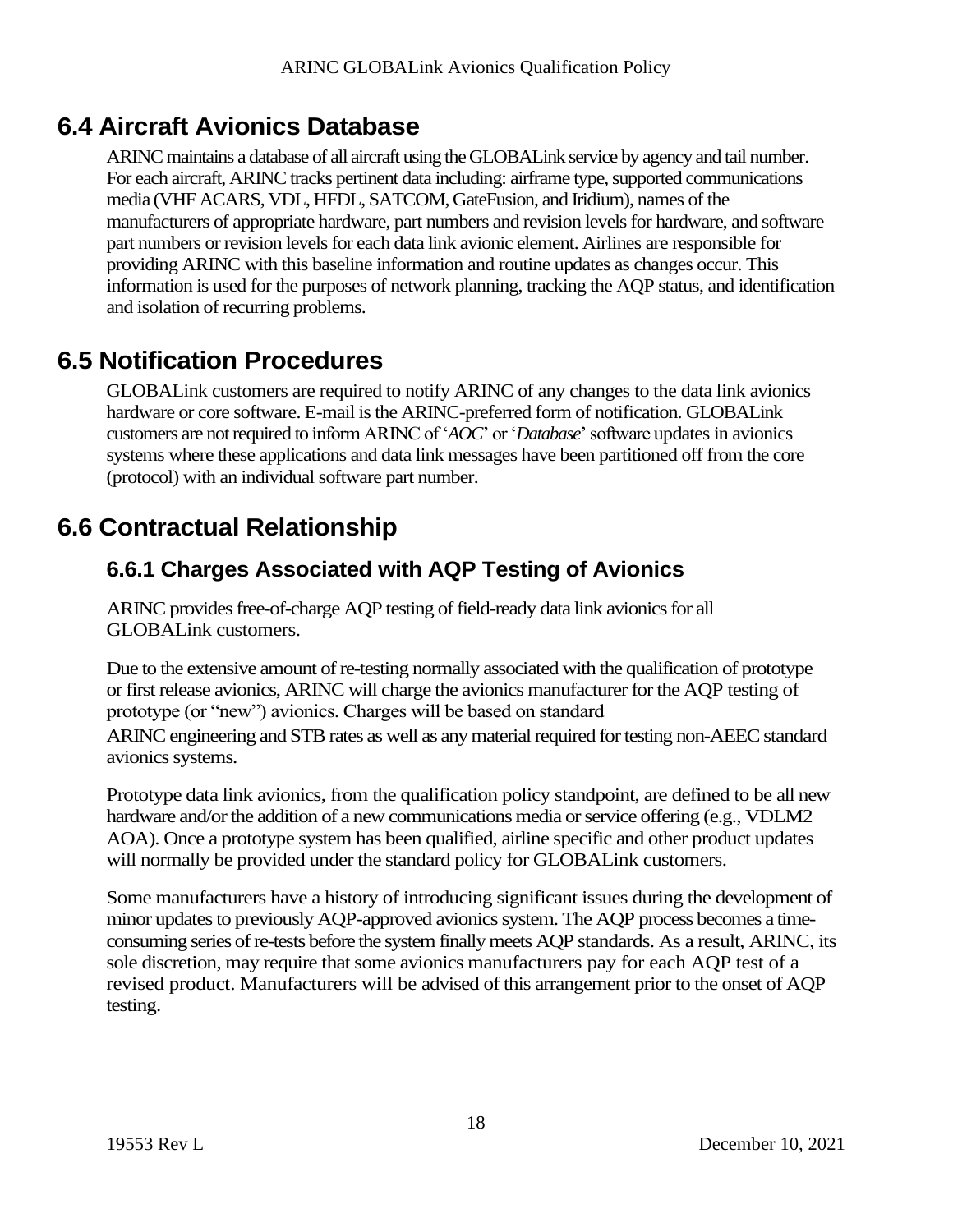#### **6.6.2 Charges Associated with AQP Testing of Ground-Based ACARS Reconfiguration Tools**

The avionics vendor is expected to reimburse ARINC for all costs associated with conducting Phase 3 AQP qualification testing of ground-based software tools described in Section 5.2.

#### **6.6.3 Surcharges for Operating Inefficient/Untested Avionics**

Based on the test results, ARINC will assign an official AQP status or classification for a data link avionics configuration. This AQP classification will both identify approval for network access and indicate per aircraft surcharges that may be applied to provide equitable distribution of the costs for consumed network resources. The airline should refer to the Service Supplement Agreement with their contract for greater detail on charging structure. The following provides a description of AQP-status and disposition commonly used; a different AQP status may apply for each communications media:

• **Passed:** The avionics configuration did not demonstrate any deviations from the appropriate industry specifications during AQP testing.

*Disposition:* Aircraft can use the ARINC GLOBALink service without restriction or additional charges for excessive resource utilization.

• **Waived:** The avionics configuration demonstrated deviations from the appropriate specifications during AQP testing; however, these conditions will have an insignificant impact on the ARINC networks.

*Disposition:* Aircraft can use ARINC GLOBALink networks without restriction or additional charges for excessive resource utilization.

• **Waived/Network Impact:** The avionics configuration demonstrated deviations from the specifications and will require additional network resources to support. However, the conditions are not severe enough to cause interruption of the GLOBALink service.

**Disposition:** Aircraft is approved for GLOBALink access without restriction; however, a per-aircraft excessive resource utilization charge may apply. The charge is in addition to the basic service charge.

• **Failed:** The avionics configuration demonstrated serious deviations from the specifications and will be extremely disruptive to both the GLOBALink service and other customers.

*Disposition:* The airline must not operate the avionics on the GLOBALink network under any circumstances.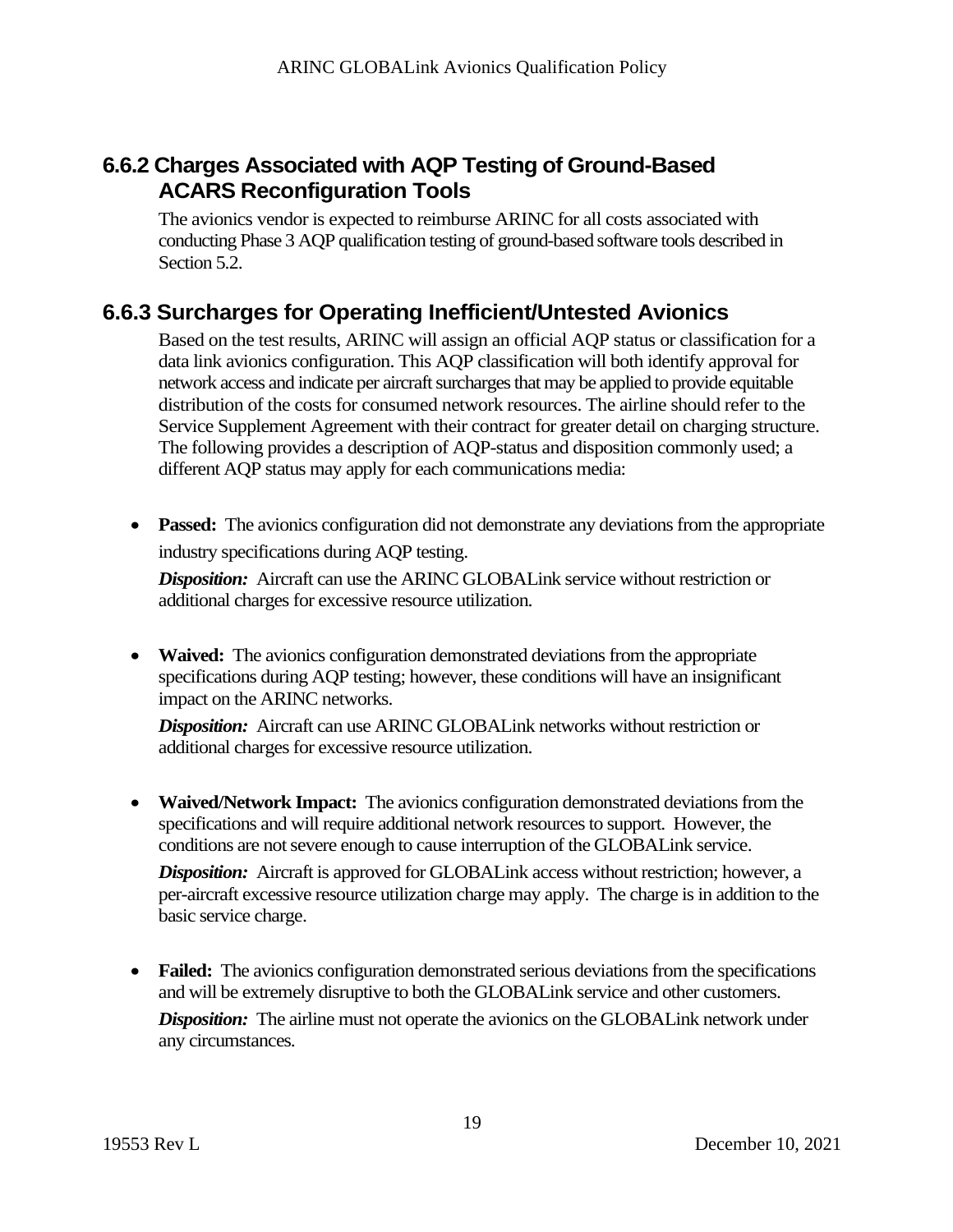• **Not Tested:** The avionics configuration has been fielded without conducting AQP.

**Disposition:** The airline must submit the configuration for AQP testing or immediately discontinue use of the service. Aircraft operated with not-tested avionics will receive a surcharge that varies per GLOBALink media but is at least twice that of the Waived/Network Impact charge. ARINC, at its sole discretion, may remove all addressing for the agency's GLOBALink traffic to minimize any adverse network impact.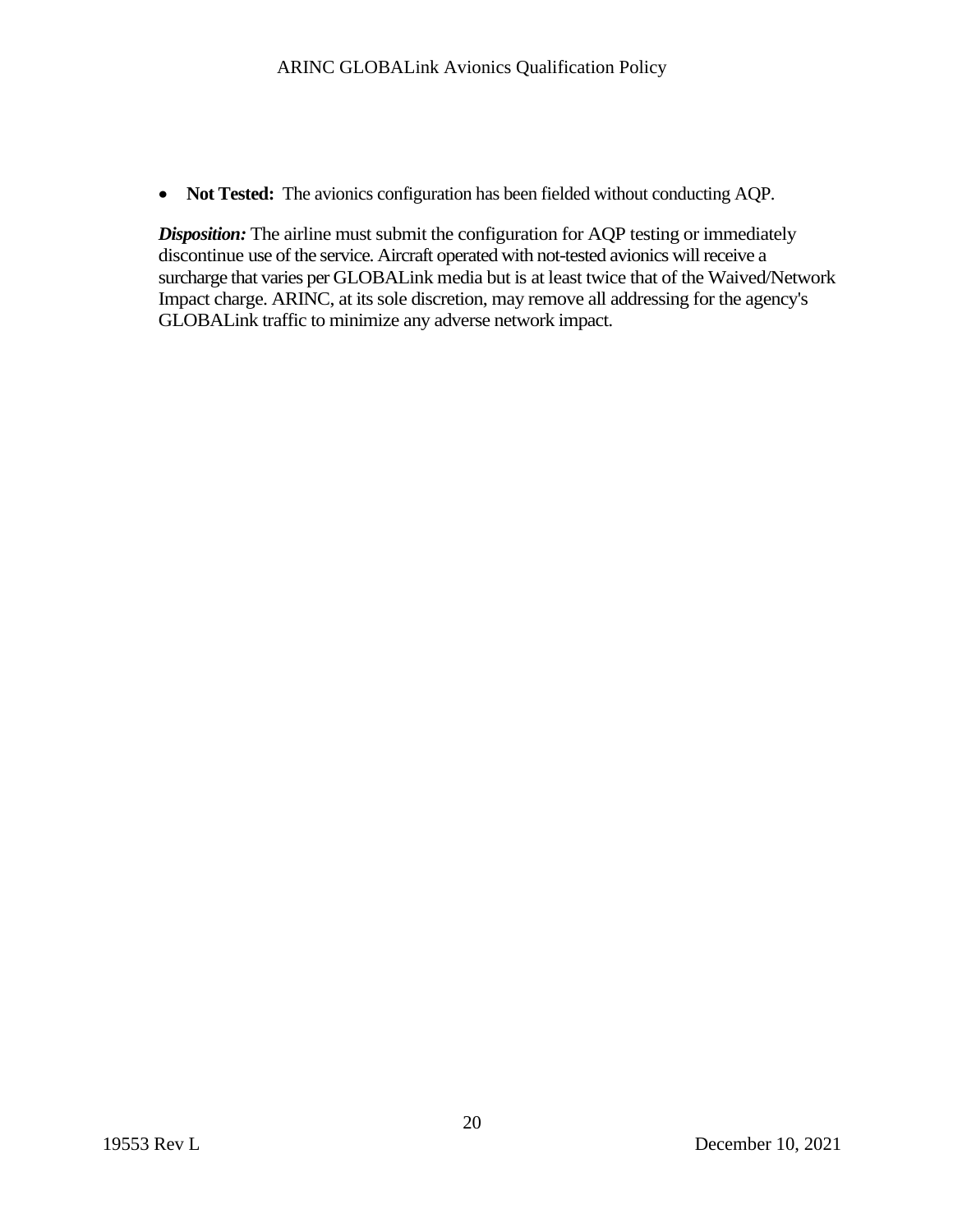# **7 QUALIFICATION BY OTHER SERVICE PROVIDERS**

Previous investigations have revealed that proper avionics interoperability must be confirmed with the actual ARINC-proprietary ground station equipment. As a result, ARINC must conduct Phase 3 AQP testing for each avionics configuration accessing the ARINC GLOBALink networks and cannot accept the test results of another service provider. Upon airline request, ARINC will release its AQP reports to other service providers.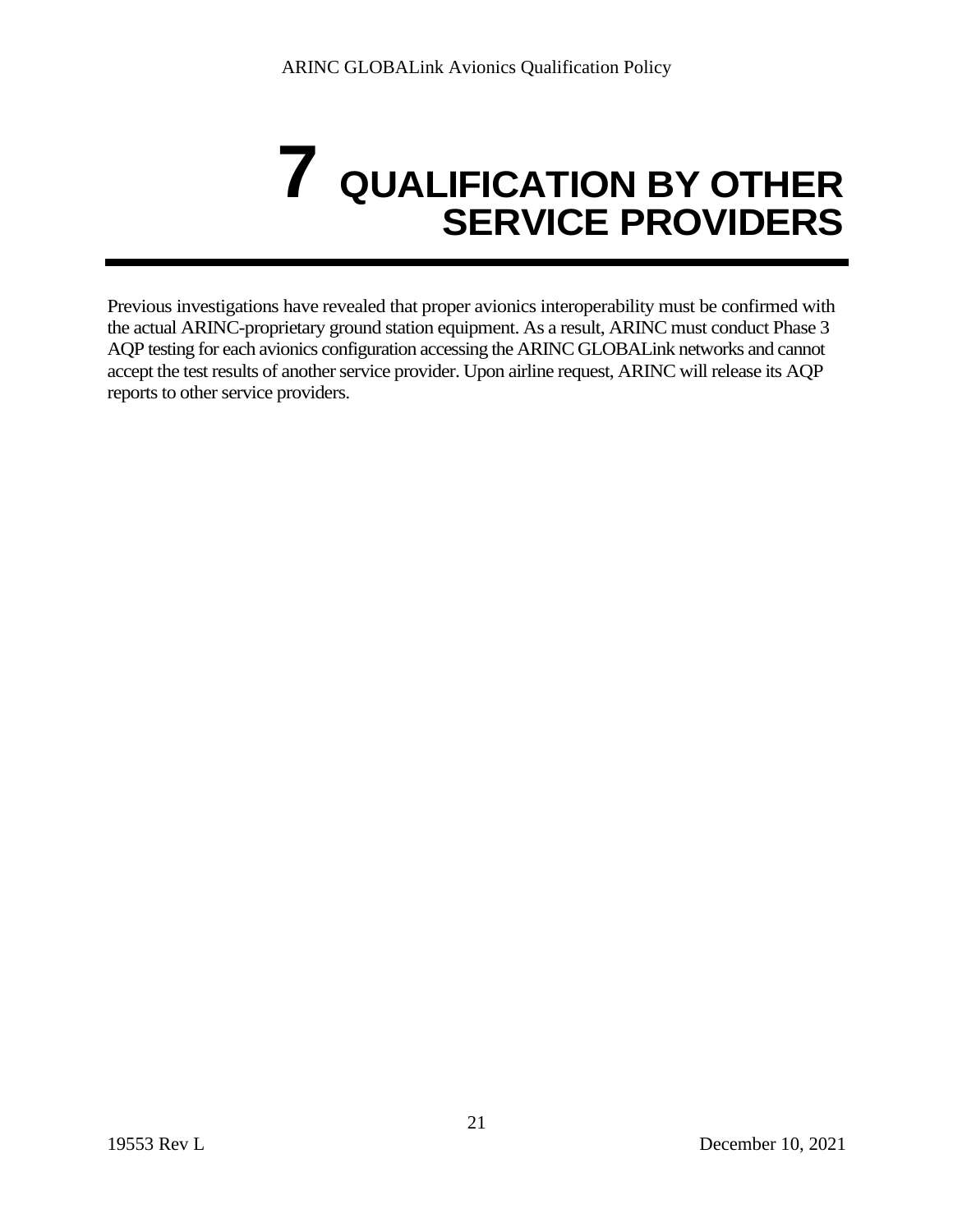# **8 Additional Policies**

ARINC adheres to the following additional practices and procedures in connection with the qualification program described in this Policy.

#### **8.1 CONFIDENTIALITY POLICY**

"Confidential Information" in this section means non-public information relating to (a) the equipment submitted to AQP for testing; (b) the features, contents, or qualities of the equipment that AQP is testing; (c) the scheduling and status of AQP Except as described in Section 8.3, ARINC does not disclose any Confidential Information that it receives or generates in connection with the testing processes described in this Policy to anyone other than to the party (or parties) that requested the AQP testing, unless ARINC receives permission to do so. This means that ARINC will not disclose Confidential Information in a manner inconsistent with this Policy to third parties that are not involved in the AQP testing process, and ARINC will not disclose Confidential Information to ARINC personnel that do not need to know the information in order to conduct, support, or supervise the AQP testing processes.

In cases where one party has requested AQP testing on another party's behalf (for example, if an avionics manufacturer schedules testing at the request of an airline), ARINC may share Confidential Information about that testing procedure with both parties unless it is instructed to do otherwise.

ARINC is a secure facility, and ARINC restricts access to the non-public information that it receives in connection with the testing processes described in this policy (both physical and electronic media) to authorized personnel only.

ARINC follows this Confidentiality policy in addition to and not in place of any nondisclosure agreements ARINC may have with parties that undergo AQP testing.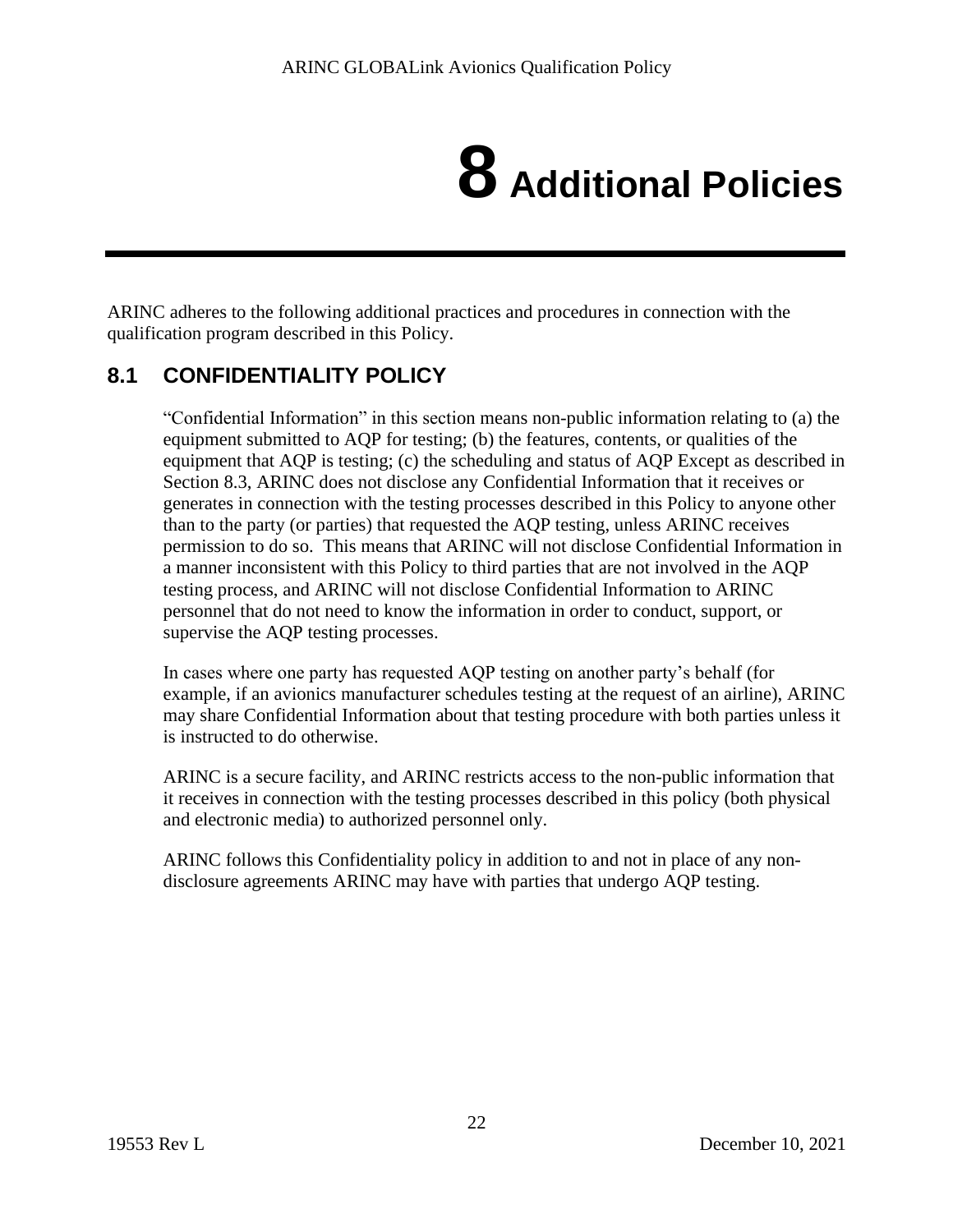#### **8.2 NON-DISCRIMINATION POLICY**

ARINC does not discriminate among avionics manufacturers in connection with the testing processes described in this Policy. This means that, (a) ARINC processes AQP testing requests on a "first in, first out" basis; (b) ARINC provides all parties with the same level of service (and, where applicable, charges all parties the same standard service fees); and (c) ARINC grants the same official AQP status or classification designation to avionics that achieve the same AQP testing results.

#### **8.3 ANNUAL AQP TEST REPORTING POLICY**

ARINC will produce a semi-annual report that provides a non-confidential summary of the Phase 3 AQP testing that ARINC completed over the prior six months (the "AQP Report" or the "Report"). The AQP Report will include statistics on (a) the total number of Phase 3 AQP tests ARINC completed during the past six months; (b) the number of "passed," "waived," "waived/network impacting," and "failed" AQP testing designations ARINC issued during the past six months; (c) the total number of AQP-qualified avionics modifications submitted to AQP for review; and (d) the total number of AQP-qualified avionics modifications that required AQP testing. The Report also will summarize any significant trends, service changes and enhancements, or other developments in AQP testing that ARINC encountered during the past six months (if any).

ARINC will produce an annual data set that, subject to any preexisting non-disclosure agreements, contains the specific results that ARINC recorded in each Phase 3 AQP test that ARINC completed over the prior twelve months (the "AQP Data"). ARINC will exclude party names and other party-identifying information from the AQP Data.

ARINC will publish the AQP Report and the AQP Data on its website. If permitted, ARINC also will provide a summary of its most recent AQP Report during the AEEC's annual Data Link Users Forum.

ARINC will publish these materials in addition to, and in not in place of its standard practice of giving affected customers contemporaneous notice of any revisions to this Policy or to ARINC's AQP Test Plan and Procedures.

#### **8.4 COOPERATION WITH THIRD PARTIES**

It is ARINC's policy to cooperate with third parties who wish to become involved in AQP testing of data link equipment that is intended to be used on ARINC's GLOBALink<sup>SM</sup> network. Such cooperation could include, but not be limited to, supporting the efforts of such third parties to establish testing capabilities for assessing whether such data link equipment satisfies AEEC standards.

Any such cooperation will be provided in a manner consistent with:

1. ARINC's mission of protecting the integrity and performance of the GLOBALink<sup>SM</sup> network;